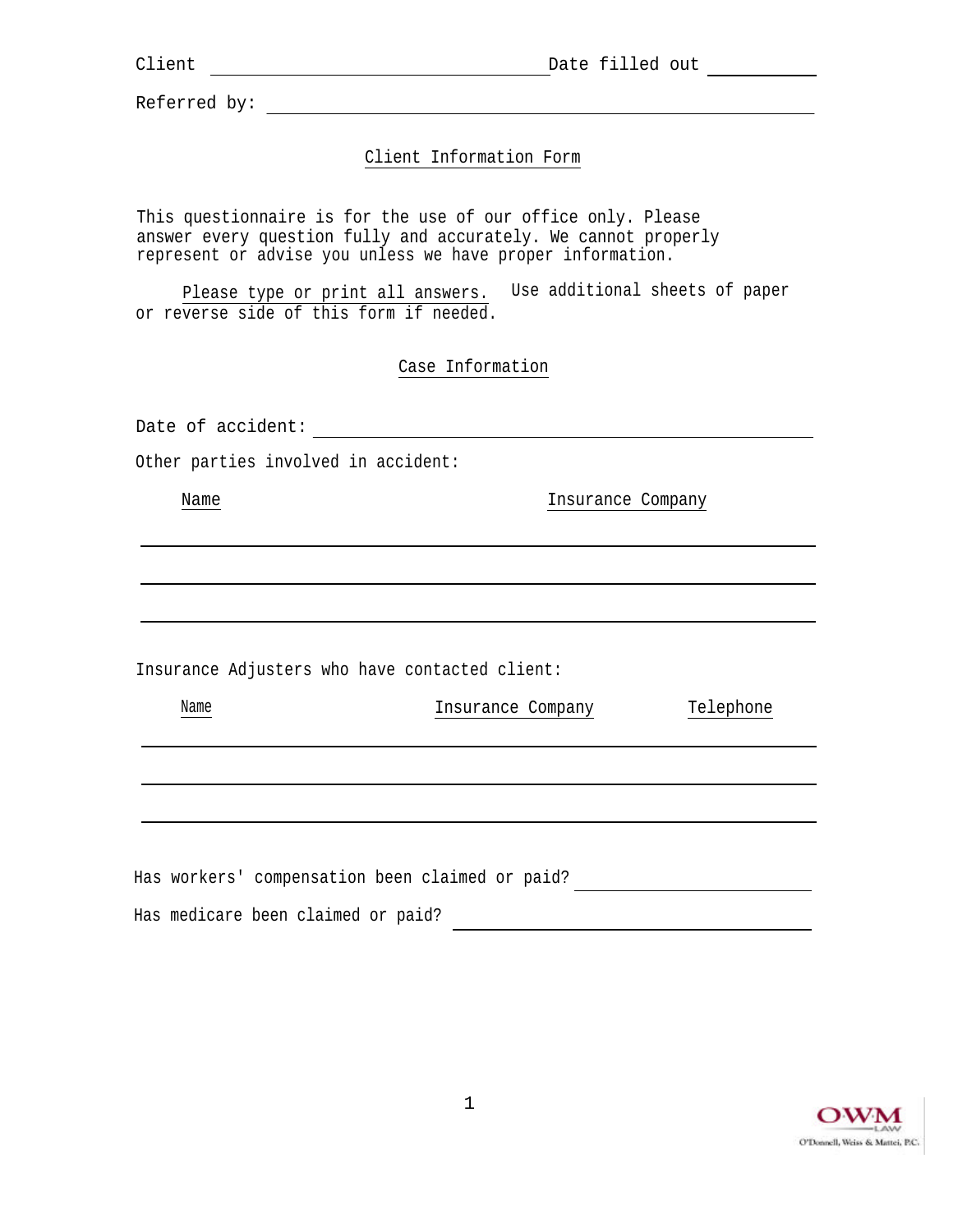# Client's insurance

| Α. |                                                                                                                                                                                                                                                                                                                                                                                                                                                  |
|----|--------------------------------------------------------------------------------------------------------------------------------------------------------------------------------------------------------------------------------------------------------------------------------------------------------------------------------------------------------------------------------------------------------------------------------------------------|
|    |                                                                                                                                                                                                                                                                                                                                                                                                                                                  |
|    | Agent:<br>$\label{eq:2.1} \frac{1}{\sqrt{2\pi}}\frac{1}{\sqrt{2\pi}}\left(\frac{1}{\sqrt{2\pi}}\left(\frac{1}{\sqrt{2\pi}}\right)^2\right)^{1/2}\left(\frac{1}{\sqrt{2\pi}}\left(\frac{1}{\sqrt{2\pi}}\right)^2\right)^{1/2}\left(\frac{1}{\sqrt{2\pi}}\right)^{1/2}\left(\frac{1}{\sqrt{2\pi}}\right)^{1/2}\left(\frac{1}{\sqrt{2\pi}}\right)^{1/2}\left(\frac{1}{\sqrt{2\pi}}\right)^{1/2}\left(\frac{1}{\sqrt{2\pi}}\right)^{1/2}\left(\frac$ |
|    |                                                                                                                                                                                                                                                                                                                                                                                                                                                  |
|    |                                                                                                                                                                                                                                                                                                                                                                                                                                                  |
|    |                                                                                                                                                                                                                                                                                                                                                                                                                                                  |
|    |                                                                                                                                                                                                                                                                                                                                                                                                                                                  |
|    |                                                                                                                                                                                                                                                                                                                                                                                                                                                  |
| Β. |                                                                                                                                                                                                                                                                                                                                                                                                                                                  |
|    |                                                                                                                                                                                                                                                                                                                                                                                                                                                  |
|    |                                                                                                                                                                                                                                                                                                                                                                                                                                                  |
|    |                                                                                                                                                                                                                                                                                                                                                                                                                                                  |
|    |                                                                                                                                                                                                                                                                                                                                                                                                                                                  |
|    |                                                                                                                                                                                                                                                                                                                                                                                                                                                  |
| C. | Occupied Vehicle (if different from A)                                                                                                                                                                                                                                                                                                                                                                                                           |
|    |                                                                                                                                                                                                                                                                                                                                                                                                                                                  |
|    |                                                                                                                                                                                                                                                                                                                                                                                                                                                  |
|    |                                                                                                                                                                                                                                                                                                                                                                                                                                                  |
|    |                                                                                                                                                                                                                                                                                                                                                                                                                                                  |
|    |                                                                                                                                                                                                                                                                                                                                                                                                                                                  |
|    |                                                                                                                                                                                                                                                                                                                                                                                                                                                  |
|    | Telephone:                                                                                                                                                                                                                                                                                                                                                                                                                                       |

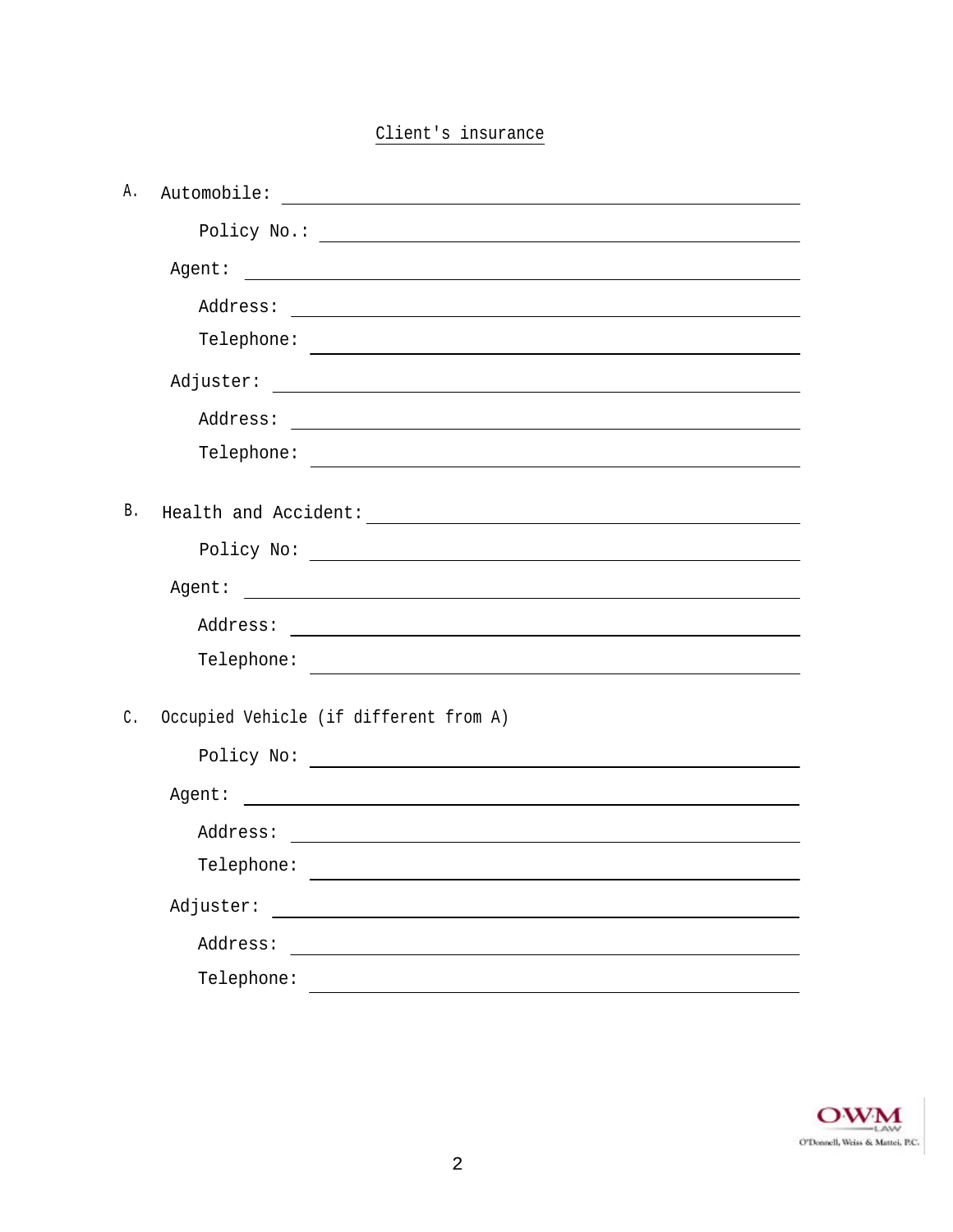|    | ("Client vehicle" is one in which client was riding)                                                                               |                                                                                                                       |
|----|------------------------------------------------------------------------------------------------------------------------------------|-----------------------------------------------------------------------------------------------------------------------|
| Ι. | Date:<br><u> 2002 - Johann Stone, fransk politiker (</u>                                                                           | Time:<br><u> 1980 - Andrea Andrew Maria (h. 1980).</u>                                                                |
| 2. | Place:                                                                                                                             | <u> 1989 - Johann Harry Harry Harry Harry Harry Harry Harry Harry Harry Harry Harry Harry Harry Harry Harry Harry</u> |
| 3. | Description of vehicles:                                                                                                           |                                                                                                                       |
|    |                                                                                                                                    |                                                                                                                       |
|    | Others:                                                                                                                            | and the control of the control of the control of the control of the control of the control of the control of the      |
| 4. | Driver's Name:                                                                                                                     |                                                                                                                       |
|    | Address:                                                                                                                           | and the control of the control of the control of the control of the control of the control of the control of the      |
|    | Other:                                                                                                                             |                                                                                                                       |
|    | Address:                                                                                                                           |                                                                                                                       |
| 5. | Owner's Name:                                                                                                                      |                                                                                                                       |
|    | Address:                                                                                                                           |                                                                                                                       |
|    | Other:                                                                                                                             |                                                                                                                       |
|    | Address:                                                                                                                           |                                                                                                                       |
| 6. | Passenger Names:<br>Client vehicle: The contract of the contract of the contract of the contract of the contract of the contract o |                                                                                                                       |
|    | Address:                                                                                                                           |                                                                                                                       |
|    | Other:                                                                                                                             |                                                                                                                       |
|    | Address:                                                                                                                           |                                                                                                                       |
| 7. | Witnesses: Mitnesses: Mitnesses: Mitnesses: Mitnesses: Mitnesses: Mitnesses: Mitnesses: Mitnesses: Mitnesses: M                    |                                                                                                                       |
|    |                                                                                                                                    |                                                                                                                       |
|    |                                                                                                                                    | <u> 1980 - Jan Barnett, fransk politik (d. 1980)</u>                                                                  |
|    | <u> 1989 - Johann Barbara, martxa alemaniar a</u>                                                                                  |                                                                                                                       |
| 8. | Driver drinking or disability:                                                                                                     |                                                                                                                       |
|    | Client vehicle - Explain:                                                                                                          | <u> 1989 - Jan Barbara Barat, prima popular popular popular popular popular popular popular popular popular popu</u>  |

Accident Facts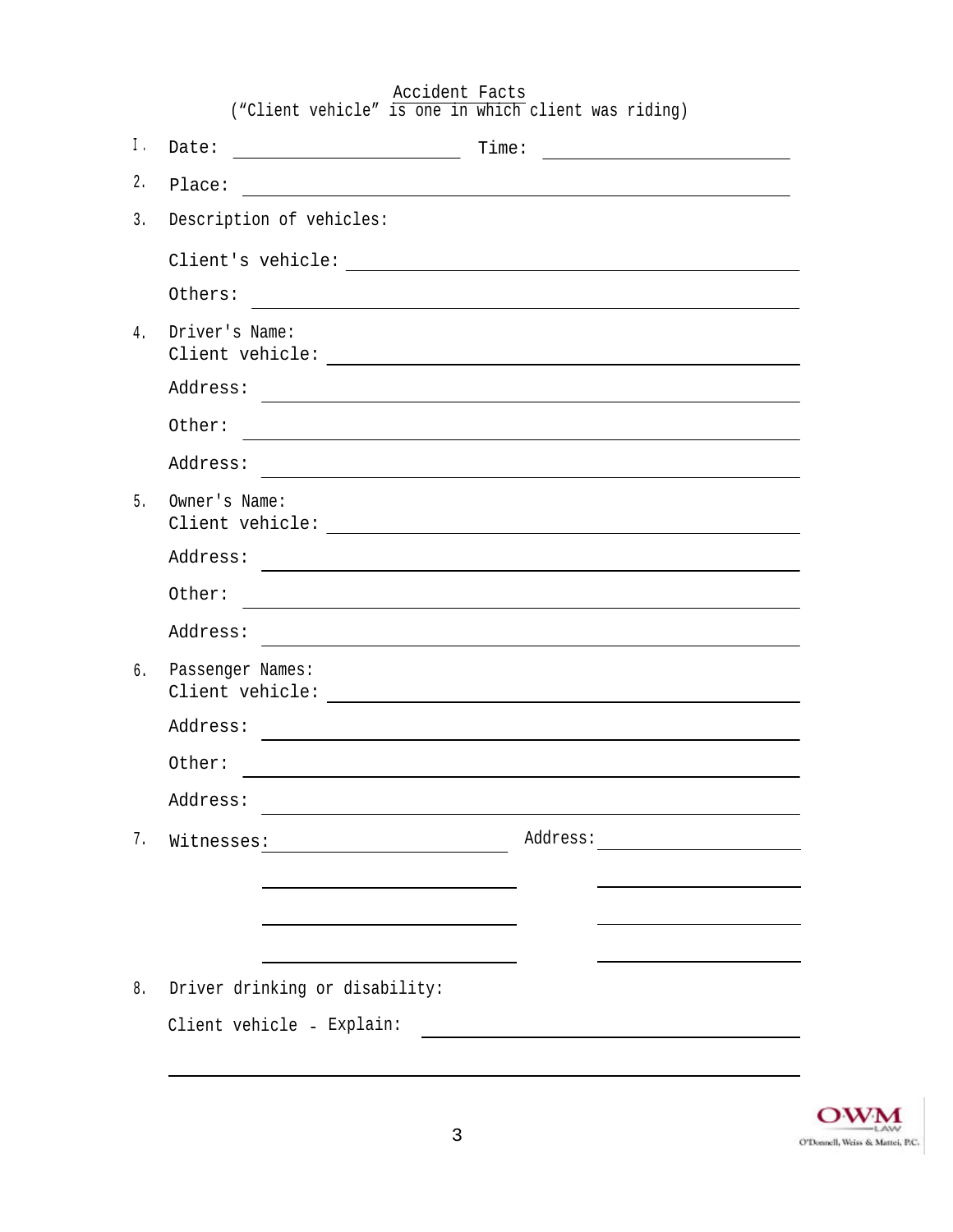|     | Road Conditions:                                                                                                                  |
|-----|-----------------------------------------------------------------------------------------------------------------------------------|
|     | Weather conditions:                                                                                                               |
|     | Road width: ___________________________ Lanes:                                                                                    |
|     |                                                                                                                                   |
|     |                                                                                                                                   |
|     | Traffic controls:                                                                                                                 |
|     |                                                                                                                                   |
|     | How accident occurred (including speed, direction,<br>etc.:<br><u> 1989 - Johann Barbara, martxa amerikan personal (h. 1989).</u> |
|     | Position of vehicles after accident:                                                                                              |
|     |                                                                                                                                   |
|     | Other:<br><u> Andreas Andreas Andreas Andreas Andreas Andreas Andreas Andreas Andreas Andreas Andreas Andreas Andreas Andr</u>    |
| 14. | Location and extent of damage to vehicles:                                                                                        |
|     |                                                                                                                                   |
|     | Other:                                                                                                                            |
|     | Location and description of collision debris:                                                                                     |
|     | Skid mark location and length:                                                                                                    |
|     |                                                                                                                                   |
|     | Other:                                                                                                                            |
|     | Damages to objects other than vehicles:                                                                                           |
|     | Description:<br><u> 1989 - Johann Stoff, fransk politik (d. 1989)</u>                                                             |
|     | Which vehicle inflicted?:                                                                                                         |

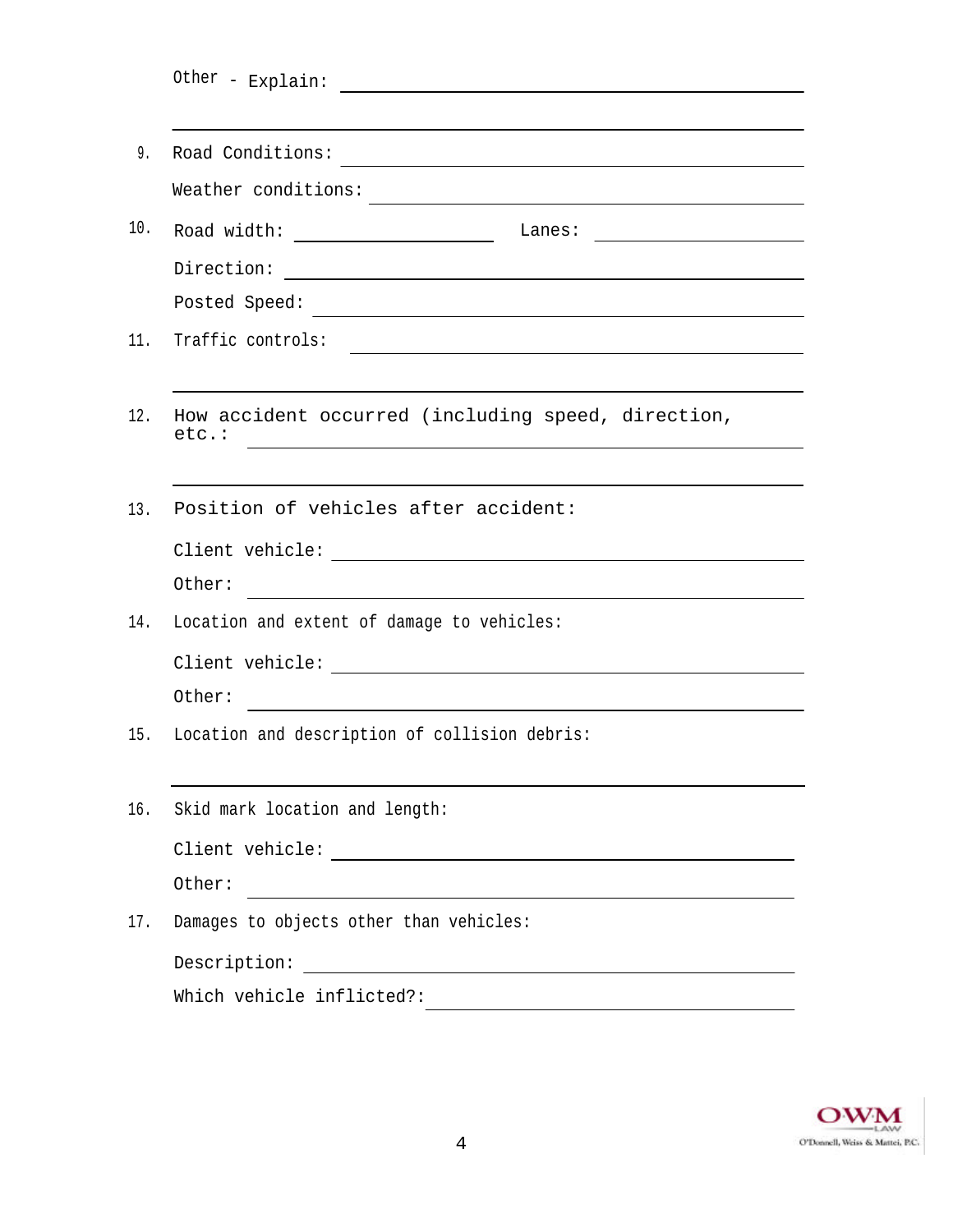# PROPERTY DAMAGE

| 1. Your vehicle                                                                                                 |                                                                                                                       |
|-----------------------------------------------------------------------------------------------------------------|-----------------------------------------------------------------------------------------------------------------------|
| Where taken after accident: The contract of the contract of the contract of the contract of the contract of the |                                                                                                                       |
| By whom:                                                                                                        |                                                                                                                       |
|                                                                                                                 |                                                                                                                       |
| If repaired, by whom:                                                                                           |                                                                                                                       |
| Address:<br><u> 1989 - Johann Barbara, martin amerikan personal (</u>                                           |                                                                                                                       |
|                                                                                                                 | Cost:                                                                                                                 |
| If total loss, who bought salvage?                                                                              |                                                                                                                       |
| Address:<br><u> 1989 - Johann Barbara, martin amerikan basar da</u>                                             | Price:                                                                                                                |
|                                                                                                                 |                                                                                                                       |
|                                                                                                                 |                                                                                                                       |
| Price when purchased:                                                                                           |                                                                                                                       |
| If not yet repaired, estimates:                                                                                 |                                                                                                                       |
|                                                                                                                 |                                                                                                                       |
| 2.                                                                                                              |                                                                                                                       |
| Deductible:                                                                                                     |                                                                                                                       |
| Adjuster, name, address, and phone:                                                                             |                                                                                                                       |
|                                                                                                                 |                                                                                                                       |
| Status of collision claim:                                                                                      |                                                                                                                       |
| 3. Rental of substitute vehicle:                                                                                |                                                                                                                       |
| From whom: $\qquad \qquad$                                                                                      |                                                                                                                       |
| Rental cost to date and rental rate:                                                                            | <u> 1989 - Johann Barbara, martin amerikan basar dan basa dan basa dan basa dalam basa dalam basa dalam basa dala</u> |
| Necessity of:                                                                                                   |                                                                                                                       |
| Estimated value of loss of use:                                                                                 |                                                                                                                       |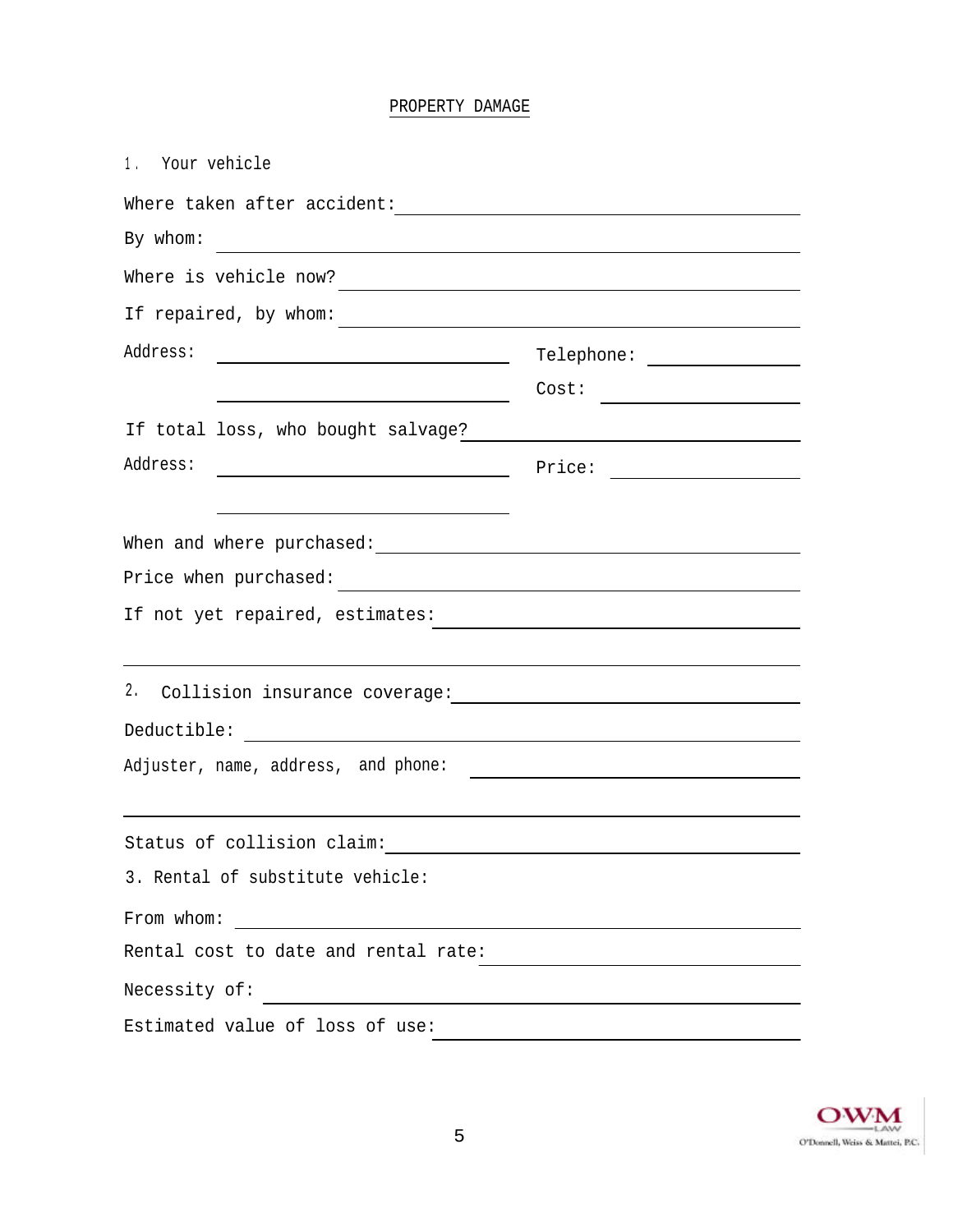| 4. Other involved vehicles                                                                                                                  |                                                 |
|---------------------------------------------------------------------------------------------------------------------------------------------|-------------------------------------------------|
|                                                                                                                                             | $\begin{tabular}{c} Description: \end{tabular}$ |
|                                                                                                                                             | Phone:                                          |
|                                                                                                                                             |                                                 |
| $\text{Driver:}\n \begin{tabular}{ c c c } \hline \multicolumn{3}{ c }{\text{briver:}}\n \end{tabular}$                                     |                                                 |
| Address:                                                                                                                                    |                                                 |
|                                                                                                                                             |                                                 |
|                                                                                                                                             |                                                 |
| Where vehicle taken after accident:                                                                                                         |                                                 |
|                                                                                                                                             |                                                 |
|                                                                                                                                             |                                                 |
|                                                                                                                                             |                                                 |
| <u> Andreas Andreas Andreas Andreas Andreas Andreas Andreas Andreas Andreas Andreas Andreas Andreas Andreas Andr</u>                        |                                                 |
| $\begin{tabular}{c} \multicolumn{2}{c} {\text{briver:}} \end{tabular} \begin{tabular}{c} \multicolumn{2}{c} {\text{briver:}} \end{tabular}$ | Phone:                                          |
| Address:                                                                                                                                    |                                                 |
|                                                                                                                                             |                                                 |
|                                                                                                                                             |                                                 |
| Where vehicle taken after accident:                                                                                                         |                                                 |
| Insurance company and adjuster:                                                                                                             |                                                 |
| Property damage other than vehicular:<br>5.                                                                                                 |                                                 |
|                                                                                                                                             |                                                 |
| Owner name, address, and phone:                                                                                                             |                                                 |
|                                                                                                                                             |                                                 |
| Description and extent of damage:                                                                                                           |                                                 |
|                                                                                                                                             |                                                 |
| Estimated repair cost:                                                                                                                      |                                                 |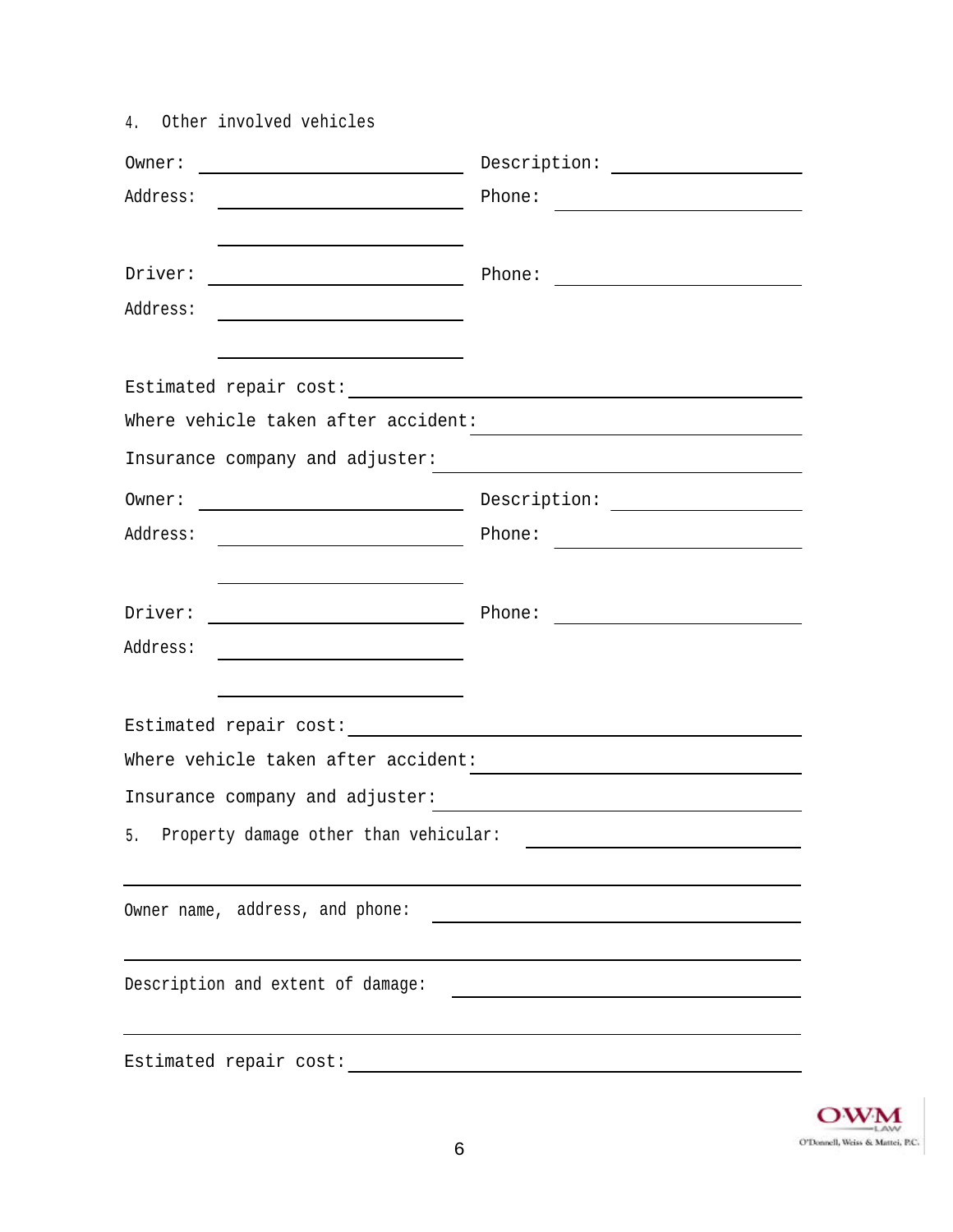### STATEMENTS MADE

1. Did client tell any police officer, investigator, insurance adjuster or any other person about the accident (whether at the scene or later)?

|           |  |  |  |                             |  |  | Did client give any written statement to any person about the |  |
|-----------|--|--|--|-----------------------------|--|--|---------------------------------------------------------------|--|
| accident: |  |  |  | If so answer the following: |  |  |                                                               |  |

a. Name of person to whom statement was given:

b. Date given:

 $_{\rm C.}$  If written, does client have a copy?

d. Persons present at time:

e. Did client sign the statement?

3. Please relate any statement the defendant made about the accident, or that you understand he may have made:

4. When and where made:

5. Name and address of person who heard it:

6. Do you know of any other witness who has given a statement about the accident?

When and where made: 7.

8. Name and address of person who heard it: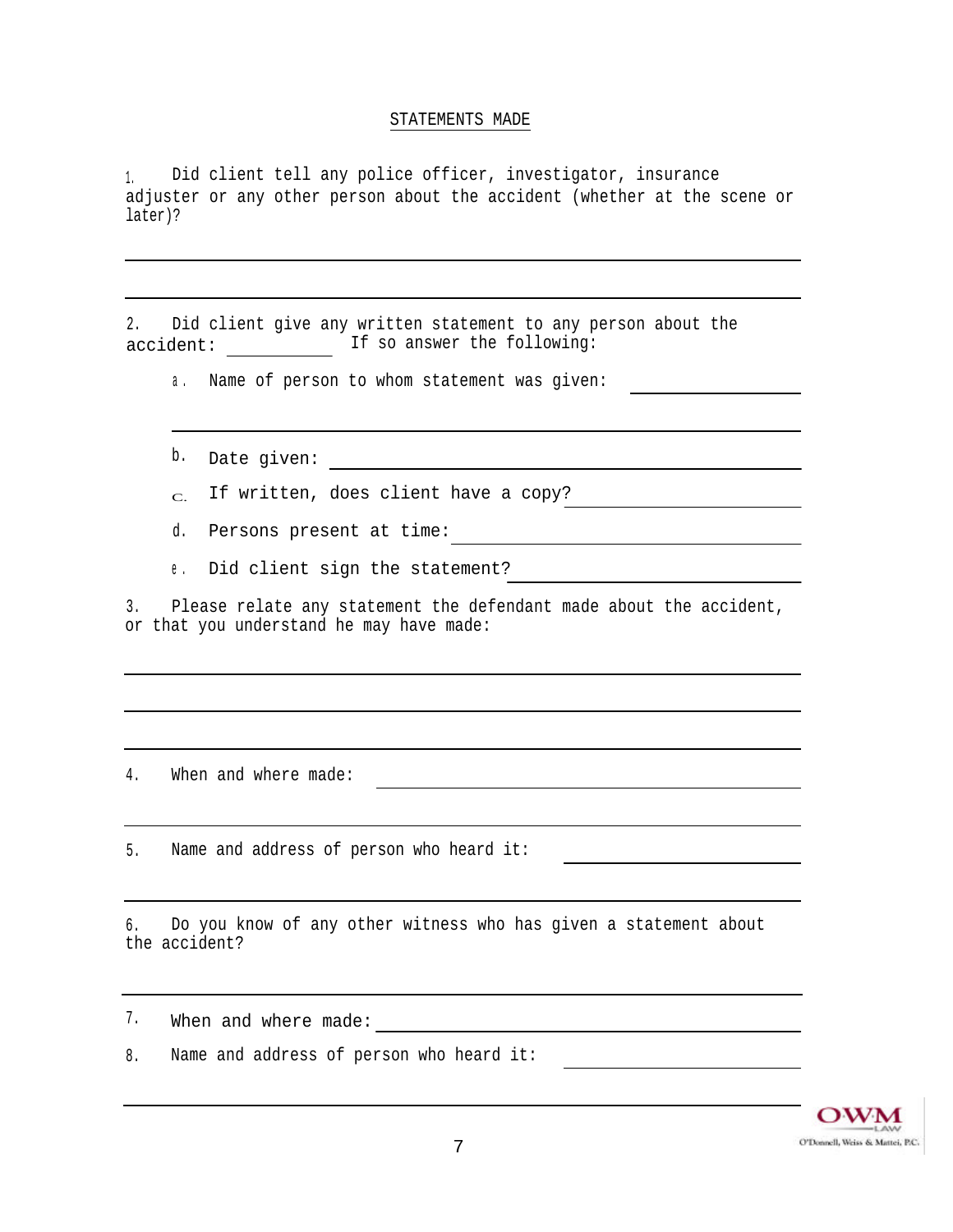# PERSONAL

| Address:   |                                                                   | <u> 1980 - Johann Barbara, martxa alemaniar arg</u>                                                                                                                                                                                                                                                                                                                                                                                                                                                                                               |                   |  |
|------------|-------------------------------------------------------------------|---------------------------------------------------------------------------------------------------------------------------------------------------------------------------------------------------------------------------------------------------------------------------------------------------------------------------------------------------------------------------------------------------------------------------------------------------------------------------------------------------------------------------------------------------|-------------------|--|
| Telephone: |                                                                   |                                                                                                                                                                                                                                                                                                                                                                                                                                                                                                                                                   |                   |  |
|            |                                                                   |                                                                                                                                                                                                                                                                                                                                                                                                                                                                                                                                                   |                   |  |
|            |                                                                   | Education and/or special employment training:                                                                                                                                                                                                                                                                                                                                                                                                                                                                                                     |                   |  |
|            | Military Service:                                                 |                                                                                                                                                                                                                                                                                                                                                                                                                                                                                                                                                   |                   |  |
|            |                                                                   | $\qquad \qquad {\rm (branch)} \qquad \qquad \qquad {\rm (branch)} \qquad \qquad {\rm (branch)} \qquad \qquad {\rm (constant)} \qquad \qquad {\rm (constant)} \qquad \qquad {\rm (constant)} \qquad \qquad {\rm (in)} \qquad {\rm (in)} \qquad {\rm (in)} \qquad {\rm (in)} \qquad {\rm (in)} \qquad {\rm (in)} \qquad {\rm (in)} \qquad {\rm (in)} \qquad {\rm (in)} \qquad {\rm (in)} \qquad {\rm (in)} \qquad {\rm (in)} \qquad {\rm (in)} \qquad {\rm (in)} \qquad {\rm (in)} \qquad {\rm (in)} \qquad {\rm (in)} \qquad {\rm (in)} \qquad {\$ |                   |  |
|            |                                                                   | Previous claims for personal injuries of property damage:                                                                                                                                                                                                                                                                                                                                                                                                                                                                                         |                   |  |
|            |                                                                   |                                                                                                                                                                                                                                                                                                                                                                                                                                                                                                                                                   |                   |  |
| Date       |                                                                   | Against Whom Nature of Claim                                                                                                                                                                                                                                                                                                                                                                                                                                                                                                                      | Suit Filed Result |  |
|            |                                                                   |                                                                                                                                                                                                                                                                                                                                                                                                                                                                                                                                                   |                   |  |
|            | <u> 1999 - Jan James James, politik američki politik († 1908)</u> |                                                                                                                                                                                                                                                                                                                                                                                                                                                                                                                                                   |                   |  |
|            |                                                                   |                                                                                                                                                                                                                                                                                                                                                                                                                                                                                                                                                   |                   |  |
|            |                                                                   |                                                                                                                                                                                                                                                                                                                                                                                                                                                                                                                                                   |                   |  |
|            |                                                                   | Doctor and comment, if under care immediately prior to accident:                                                                                                                                                                                                                                                                                                                                                                                                                                                                                  |                   |  |
|            |                                                                   |                                                                                                                                                                                                                                                                                                                                                                                                                                                                                                                                                   |                   |  |
|            |                                                                   |                                                                                                                                                                                                                                                                                                                                                                                                                                                                                                                                                   |                   |  |
|            | for five-year period prior to accident:                           | Injuries or diseases requiring hospitalization or treatment by doctor                                                                                                                                                                                                                                                                                                                                                                                                                                                                             |                   |  |
|            |                                                                   |                                                                                                                                                                                                                                                                                                                                                                                                                                                                                                                                                   |                   |  |
| 1.         |                                                                   | Nature: when the contract of the contract of the contract of the contract of the contract of the contract of the contract of the contract of the contract of the contract of the contract of the contract of the contract of t                                                                                                                                                                                                                                                                                                                    |                   |  |
|            | Hospital or Doctor:                                               |                                                                                                                                                                                                                                                                                                                                                                                                                                                                                                                                                   |                   |  |
|            | Date:                                                             |                                                                                                                                                                                                                                                                                                                                                                                                                                                                                                                                                   |                   |  |
| 2.         | Nature:                                                           |                                                                                                                                                                                                                                                                                                                                                                                                                                                                                                                                                   |                   |  |
|            | Hospital or Doctor:                                               |                                                                                                                                                                                                                                                                                                                                                                                                                                                                                                                                                   |                   |  |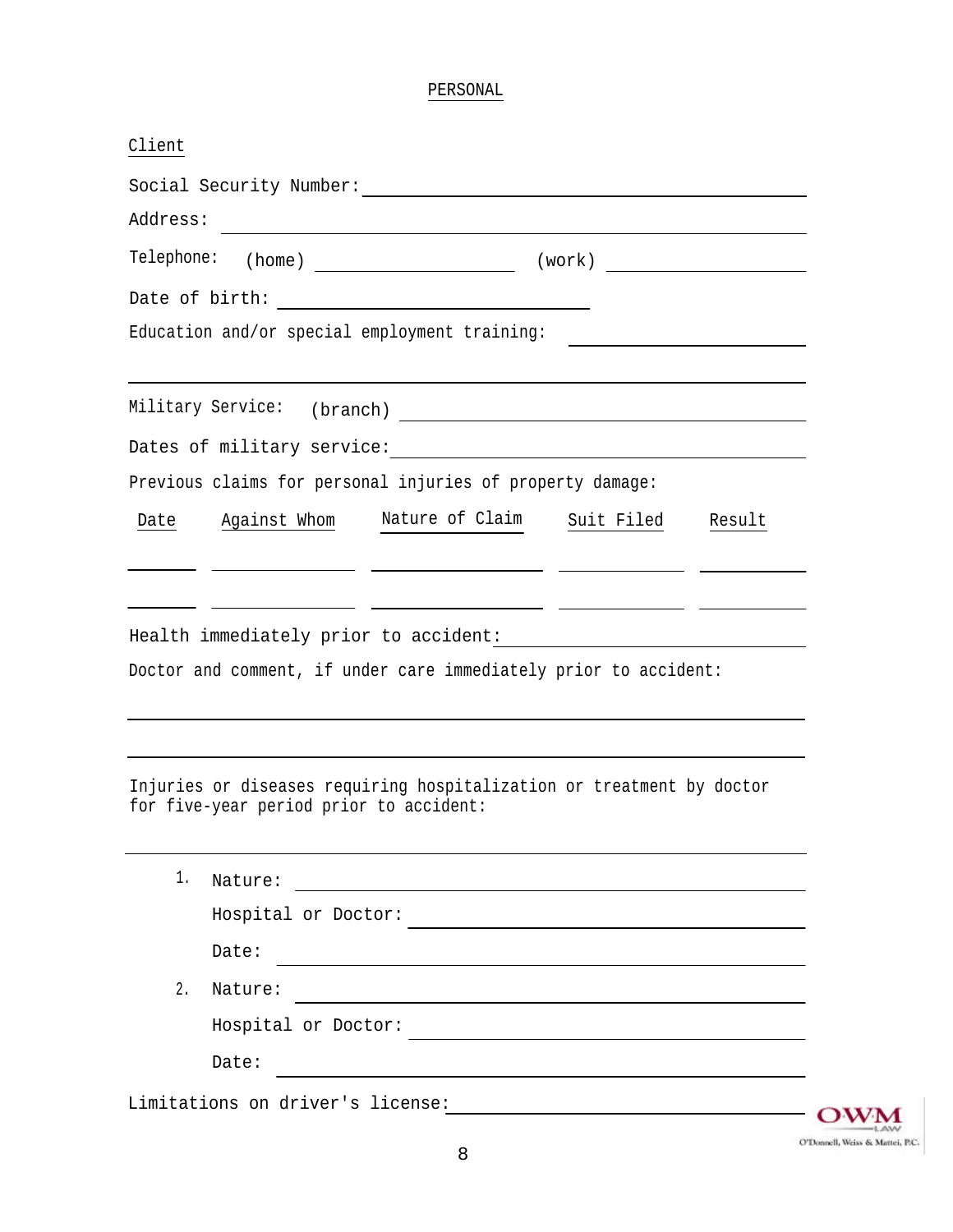# EMPLOYMENT (NOT SELF-EMPLOYED)

# Client

| Ι.  | Immediately before accident:                                |                                                                                                                                                                                                                                                                                                                                                                                                                                                        |  |  |  |  |  |
|-----|-------------------------------------------------------------|--------------------------------------------------------------------------------------------------------------------------------------------------------------------------------------------------------------------------------------------------------------------------------------------------------------------------------------------------------------------------------------------------------------------------------------------------------|--|--|--|--|--|
|     |                                                             |                                                                                                                                                                                                                                                                                                                                                                                                                                                        |  |  |  |  |  |
|     | Address:                                                    |                                                                                                                                                                                                                                                                                                                                                                                                                                                        |  |  |  |  |  |
|     |                                                             |                                                                                                                                                                                                                                                                                                                                                                                                                                                        |  |  |  |  |  |
|     |                                                             |                                                                                                                                                                                                                                                                                                                                                                                                                                                        |  |  |  |  |  |
|     |                                                             |                                                                                                                                                                                                                                                                                                                                                                                                                                                        |  |  |  |  |  |
|     |                                                             |                                                                                                                                                                                                                                                                                                                                                                                                                                                        |  |  |  |  |  |
|     |                                                             | $\label{eq:2.1} \frac{1}{\sqrt{2}}\left(\frac{1}{\sqrt{2}}\right)^{2} \left(\frac{1}{\sqrt{2}}\right)^{2} \left(\frac{1}{\sqrt{2}}\right)^{2} \left(\frac{1}{\sqrt{2}}\right)^{2} \left(\frac{1}{\sqrt{2}}\right)^{2} \left(\frac{1}{\sqrt{2}}\right)^{2} \left(\frac{1}{\sqrt{2}}\right)^{2} \left(\frac{1}{\sqrt{2}}\right)^{2} \left(\frac{1}{\sqrt{2}}\right)^{2} \left(\frac{1}{\sqrt{2}}\right)^{2} \left(\frac{1}{\sqrt{2}}\right)^{2} \left(\$ |  |  |  |  |  |
|     | Average overtime earnings: ______________________ per:      |                                                                                                                                                                                                                                                                                                                                                                                                                                                        |  |  |  |  |  |
|     |                                                             |                                                                                                                                                                                                                                                                                                                                                                                                                                                        |  |  |  |  |  |
| II. | As a result of the accident (if you have returned to work): |                                                                                                                                                                                                                                                                                                                                                                                                                                                        |  |  |  |  |  |
|     |                                                             |                                                                                                                                                                                                                                                                                                                                                                                                                                                        |  |  |  |  |  |
|     |                                                             | $\begin{tabular}{c} Total days: \end{tabular}$                                                                                                                                                                                                                                                                                                                                                                                                         |  |  |  |  |  |
|     | Difficulty in performing job when returned:                 |                                                                                                                                                                                                                                                                                                                                                                                                                                                        |  |  |  |  |  |
|     | Explain:                                                    |                                                                                                                                                                                                                                                                                                                                                                                                                                                        |  |  |  |  |  |
|     |                                                             |                                                                                                                                                                                                                                                                                                                                                                                                                                                        |  |  |  |  |  |
|     |                                                             |                                                                                                                                                                                                                                                                                                                                                                                                                                                        |  |  |  |  |  |
|     | Increase or decrease in pay since accident:                 |                                                                                                                                                                                                                                                                                                                                                                                                                                                        |  |  |  |  |  |
|     | Explain:                                                    |                                                                                                                                                                                                                                                                                                                                                                                                                                                        |  |  |  |  |  |
|     |                                                             |                                                                                                                                                                                                                                                                                                                                                                                                                                                        |  |  |  |  |  |

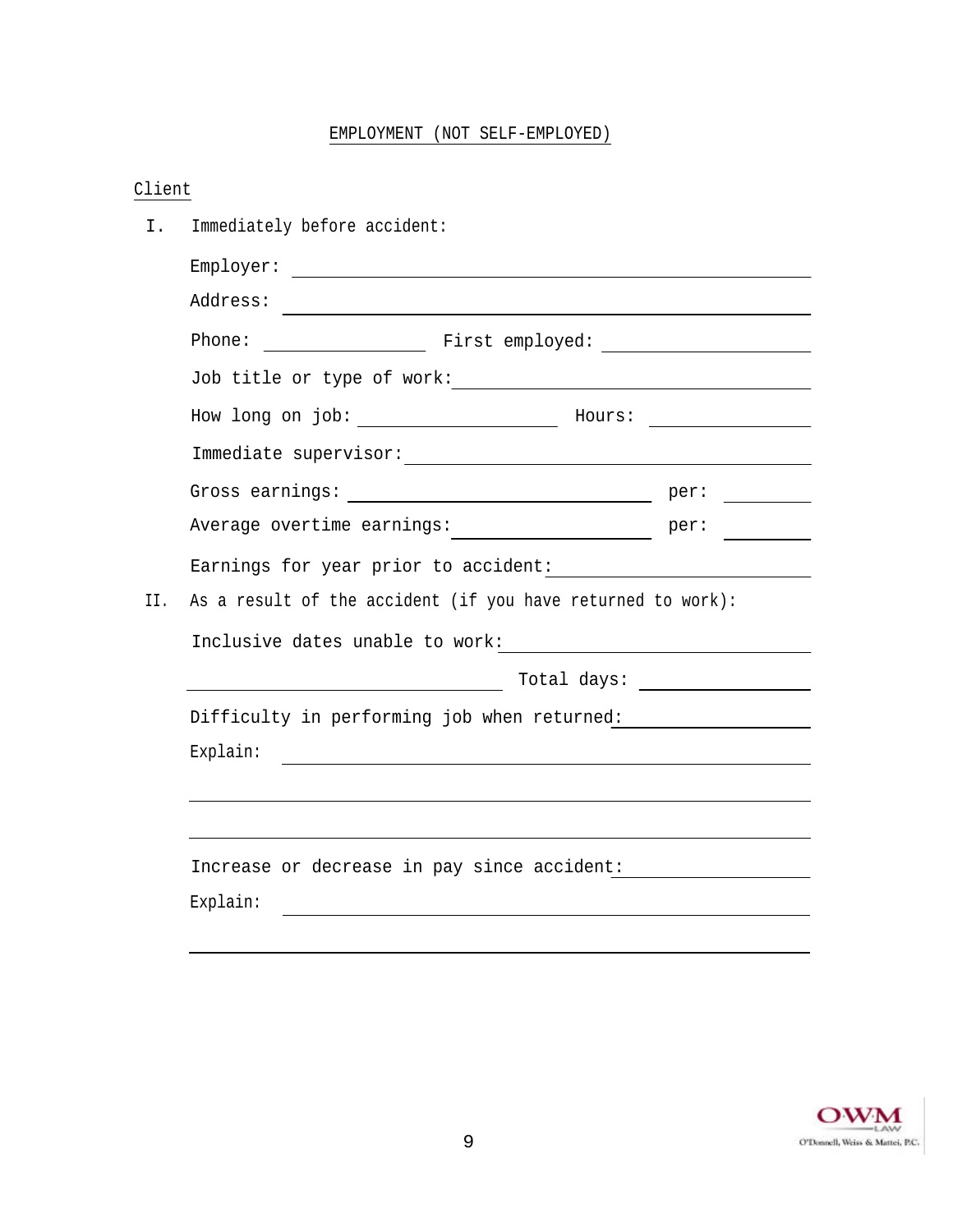III. If changed employer since accident:

|     |                            | $\texttt{Employer:}\quad \textcolor{red}{\overbrace{\text{temployer:}\quad \text{minipolds} \quad \text{minipolds} \quad \text{minipolds} \quad \text{minipolds} \quad \text{minipolds} \quad \text{minipolds} \quad \text{minipolds} \quad \text{minipolds} \quad \text{minipolds} \quad \text{minipolds}$                                                                           |                                                                                           |                                                        |  |  |  |
|-----|----------------------------|---------------------------------------------------------------------------------------------------------------------------------------------------------------------------------------------------------------------------------------------------------------------------------------------------------------------------------------------------------------------------------------|-------------------------------------------------------------------------------------------|--------------------------------------------------------|--|--|--|
|     | Address:                   |                                                                                                                                                                                                                                                                                                                                                                                       | the control of the control of the control of the control of the control of the control of |                                                        |  |  |  |
|     | Telephone:                 |                                                                                                                                                                                                                                                                                                                                                                                       |                                                                                           |                                                        |  |  |  |
|     |                            |                                                                                                                                                                                                                                                                                                                                                                                       |                                                                                           |                                                        |  |  |  |
|     | Job title or type of work: | the control of the control of the control of the control of the control of the control of                                                                                                                                                                                                                                                                                             |                                                                                           |                                                        |  |  |  |
|     | Immediate supervisor:      |                                                                                                                                                                                                                                                                                                                                                                                       |                                                                                           |                                                        |  |  |  |
|     |                            | How long on job: $\_\_$                                                                                                                                                                                                                                                                                                                                                               |                                                                                           | Hours:<br><u> 1970 - Jan Barbarat, prima politik (</u> |  |  |  |
|     |                            | Gross Earnings: $\frac{1}{\sqrt{1-\frac{1}{2}}}\left\{ \frac{1}{2}+\frac{1}{2}+\frac{1}{2}+\frac{1}{2}+\frac{1}{2}+\frac{1}{2}+\frac{1}{2}+\frac{1}{2}+\frac{1}{2}+\frac{1}{2}+\frac{1}{2}+\frac{1}{2}+\frac{1}{2}+\frac{1}{2}+\frac{1}{2}+\frac{1}{2}+\frac{1}{2}+\frac{1}{2}+\frac{1}{2}+\frac{1}{2}+\frac{1}{2}+\frac{1}{2}+\frac{1}{2}+\frac{1}{2}+\frac{1}{2}+\frac{1}{2}+\frac$ |                                                                                           | per:                                                   |  |  |  |
| IV. |                            | Employment for past ten (10) years:                                                                                                                                                                                                                                                                                                                                                   |                                                                                           |                                                        |  |  |  |
|     | Employer                   | From-To                                                                                                                                                                                                                                                                                                                                                                               | Job                                                                                       | Reason for leaving                                     |  |  |  |
|     |                            |                                                                                                                                                                                                                                                                                                                                                                                       |                                                                                           |                                                        |  |  |  |
|     |                            |                                                                                                                                                                                                                                                                                                                                                                                       |                                                                                           |                                                        |  |  |  |
|     |                            |                                                                                                                                                                                                                                                                                                                                                                                       |                                                                                           |                                                        |  |  |  |
|     |                            |                                                                                                                                                                                                                                                                                                                                                                                       |                                                                                           |                                                        |  |  |  |
|     |                            |                                                                                                                                                                                                                                                                                                                                                                                       |                                                                                           |                                                        |  |  |  |
|     |                            |                                                                                                                                                                                                                                                                                                                                                                                       |                                                                                           |                                                        |  |  |  |
|     |                            |                                                                                                                                                                                                                                                                                                                                                                                       |                                                                                           |                                                        |  |  |  |
|     |                            |                                                                                                                                                                                                                                                                                                                                                                                       |                                                                                           |                                                        |  |  |  |
|     |                            |                                                                                                                                                                                                                                                                                                                                                                                       |                                                                                           |                                                        |  |  |  |

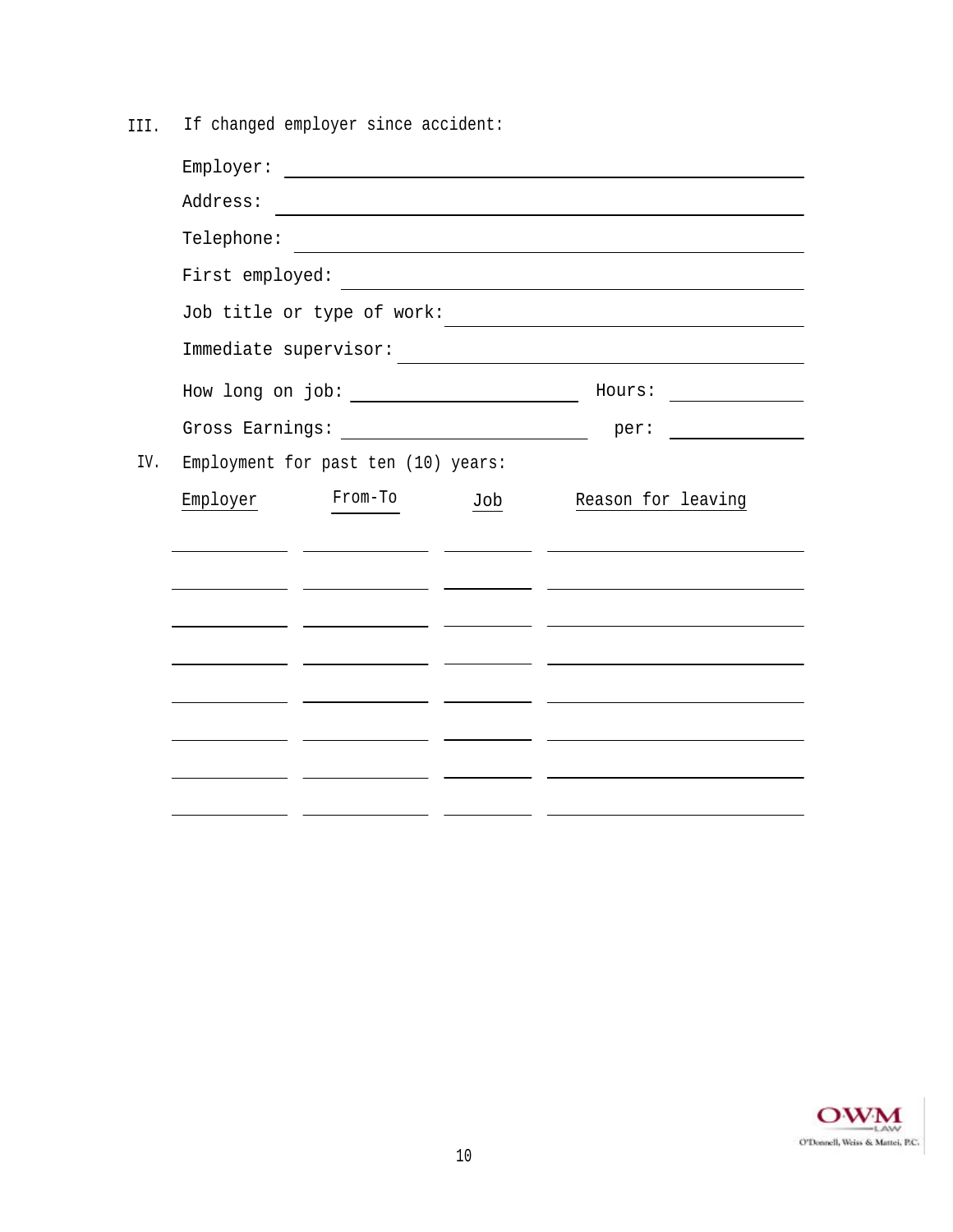|  | EMPLOYMENT (SELF-EMPLOYED) |
|--|----------------------------|
|--|----------------------------|

| Client                                                     |                                           |  |  |
|------------------------------------------------------------|-------------------------------------------|--|--|
|                                                            |                                           |  |  |
| Type of Business:                                          |                                           |  |  |
| Address.                                                   |                                           |  |  |
| Phone:                                                     |                                           |  |  |
|                                                            |                                           |  |  |
| Duties:                                                    |                                           |  |  |
|                                                            |                                           |  |  |
| Present salary or draw:                                    | per:<br><u>and the state of the state</u> |  |  |
| Earnings for 5-year period prior to injury:                |                                           |  |  |
| F.<br>Gross Income - Deductions =<br>Draw + Profit<br>Year | Net                                       |  |  |
|                                                            |                                           |  |  |
|                                                            |                                           |  |  |
|                                                            |                                           |  |  |
|                                                            |                                           |  |  |
|                                                            |                                           |  |  |
| Other income (except investments):                         |                                           |  |  |
| Source                                                     | Amount                                    |  |  |
|                                                            |                                           |  |  |
|                                                            |                                           |  |  |
|                                                            |                                           |  |  |
|                                                            |                                           |  |  |
|                                                            |                                           |  |  |
|                                                            |                                           |  |  |

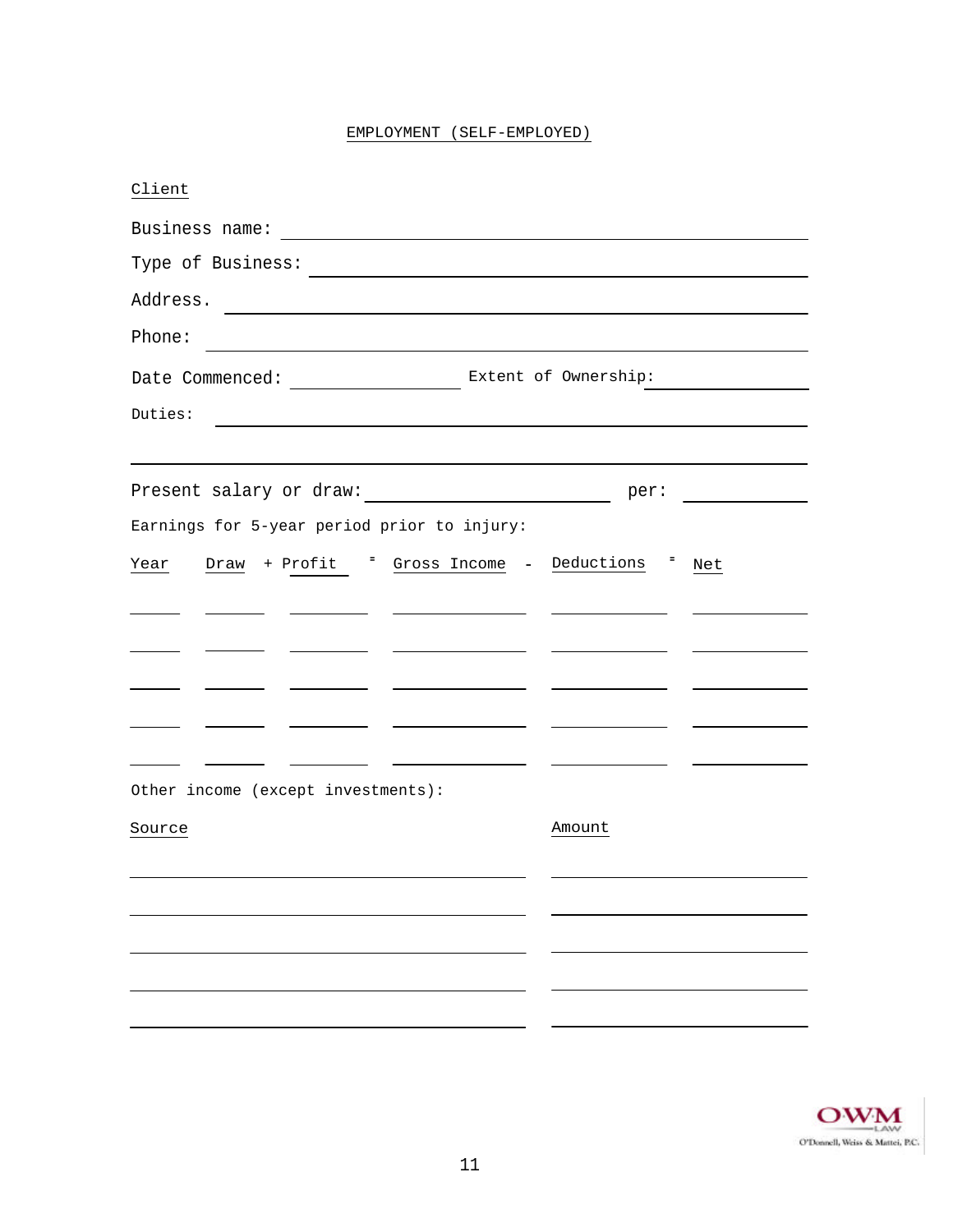# EMPLOYMENT

| Spouse                                          |        |
|-------------------------------------------------|--------|
| Employer:                                       |        |
| Address:                                        |        |
| Phone:                                          |        |
| Type of Work:                                   |        |
| How long on job:                                | Hours: |
| Immediate supervisor:                           |        |
| Gross earnings:                                 | per:   |
| Dates of loss or work due to client's injuries: |        |
|                                                 | Total: |

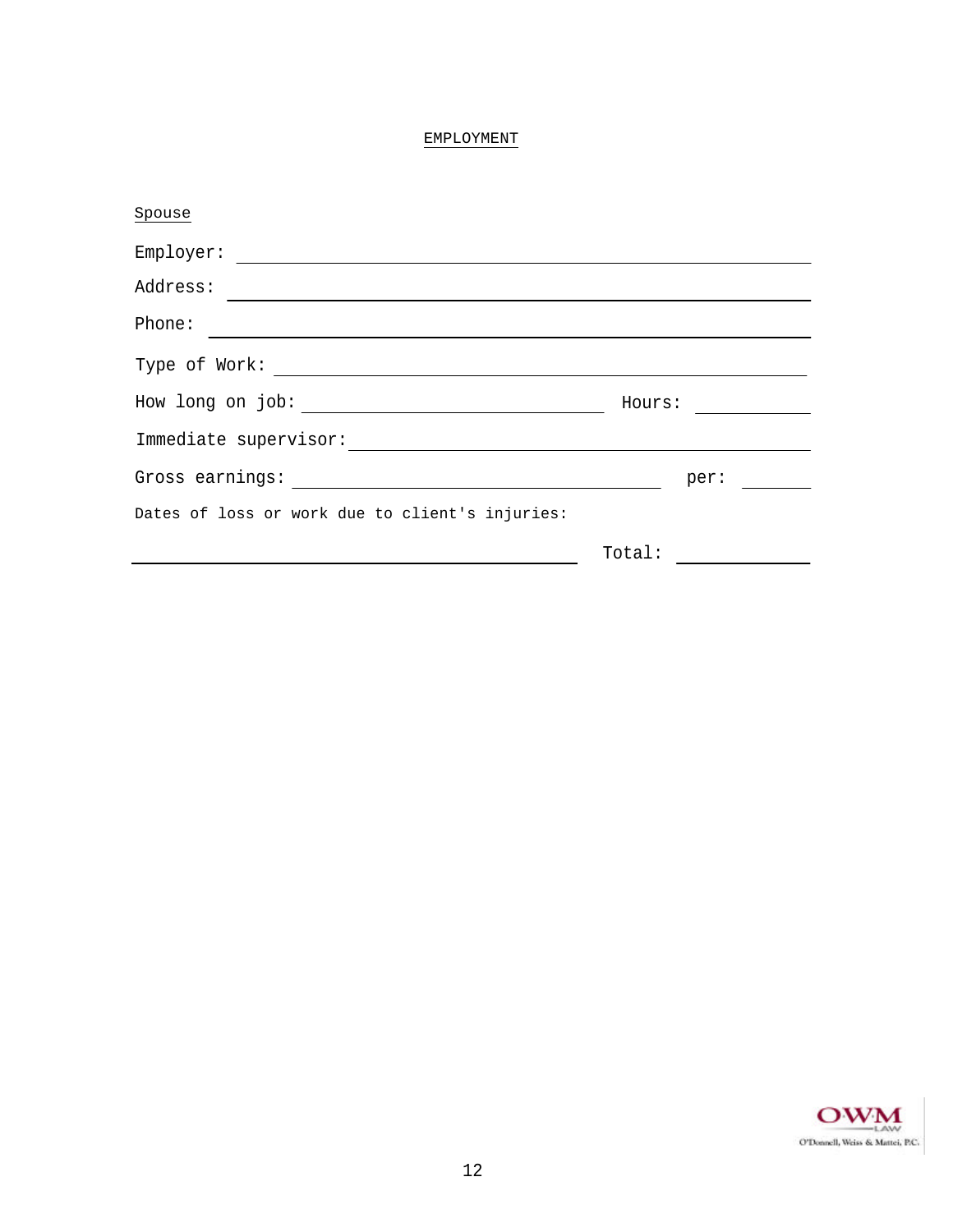#### INJURIES

Client

Describe emergency treatment given at the scene:

State, in full detail, all injuries received as a result of this accident and when these were first noticed:

Describe present physical condition--scars, deformities, headaches, pains, etc. due to injuries received in this accident:

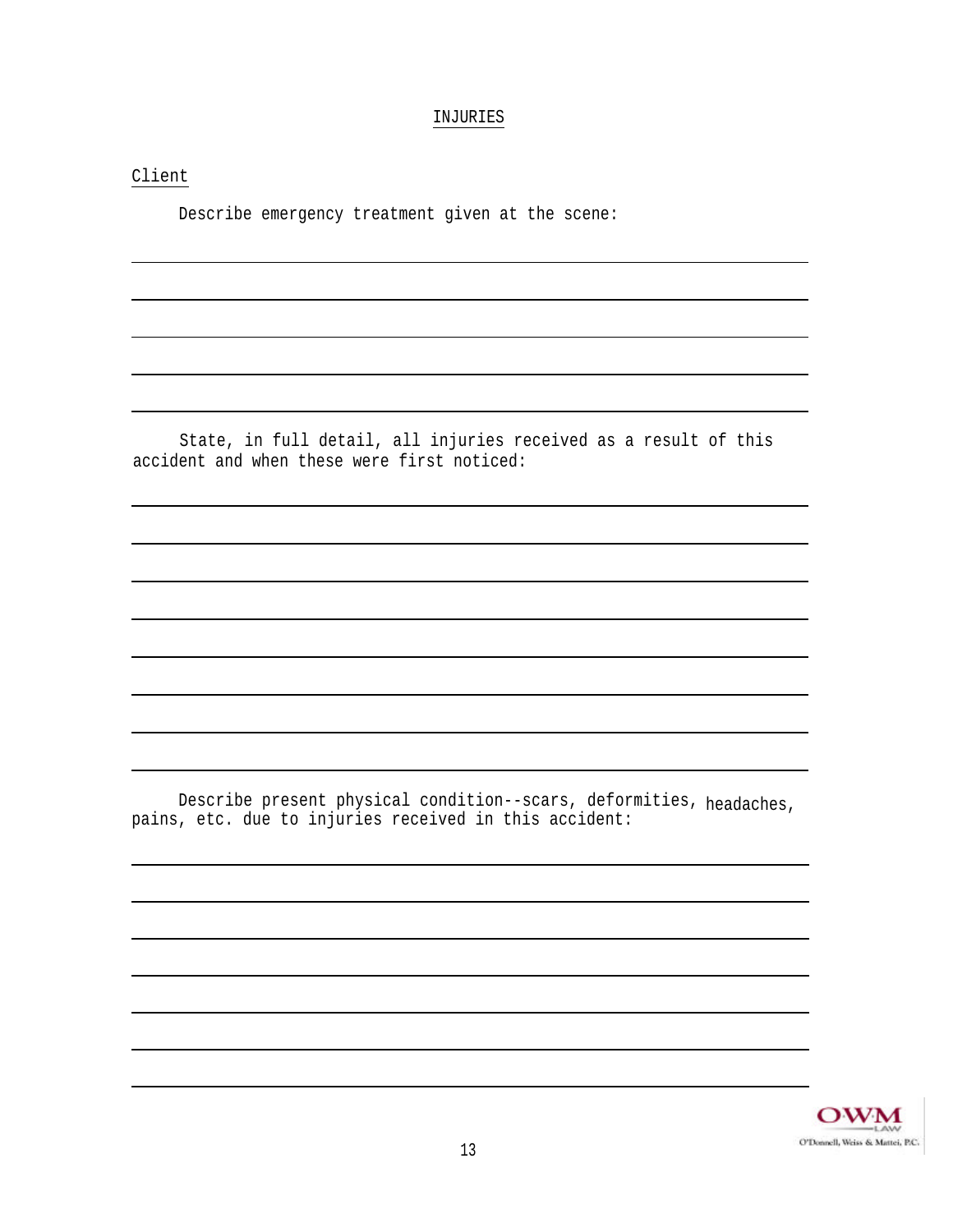# Client

List all hospitals in which client was examined or treated, or to which client was admitted as a patient as a result of the injuries, the dates, and the total costs:

|    | Address:                                                      |                                                                                                                                                                                                                                                                                                                                                                                    |
|----|---------------------------------------------------------------|------------------------------------------------------------------------------------------------------------------------------------------------------------------------------------------------------------------------------------------------------------------------------------------------------------------------------------------------------------------------------------|
|    | From:                                                         | To:<br>the control of the control of the control of the control of the control of                                                                                                                                                                                                                                                                                                  |
|    |                                                               |                                                                                                                                                                                                                                                                                                                                                                                    |
| 2. | Hospital:                                                     | <u> 1989 - Johann Stoff, deutscher Stoff, der Stoff, der Stoff, der Stoff, der Stoff, der Stoff, der Stoff, der S</u>                                                                                                                                                                                                                                                              |
|    | Address:                                                      | and the control of the control of the control of the control of the control of the control of the control of the                                                                                                                                                                                                                                                                   |
|    | From:<br><u> 1989 - Johann Barn, fransk politik (d. 1989)</u> | To:<br><u> 1989 - Johann Barn, mars ann an t-Amhain Aonaich an t-Aonaich an t-Aonaich ann an t-Aonaich ann an t-Aonaich</u>                                                                                                                                                                                                                                                        |
|    |                                                               | $\texttt{Total costs:}\footnotesize\begin{picture}(10,10) \put(0,0){\vector(1,0){100}} \put(15,0){\vector(1,0){100}} \put(15,0){\vector(1,0){100}} \put(15,0){\vector(1,0){100}} \put(15,0){\vector(1,0){100}} \put(15,0){\vector(1,0){100}} \put(15,0){\vector(1,0){100}} \put(15,0){\vector(1,0){100}} \put(15,0){\vector(1,0){100}} \put(15,0){\vector(1,0){100}} \put(15,0){\$ |
| 3. | Hospital:                                                     |                                                                                                                                                                                                                                                                                                                                                                                    |
|    | Address:                                                      | <u> 1989 - Andrea State Barbara, amerikan personal dan personal dan personal dan personal dan personal dan personal dan personal dan personal dan personal dan personal dan personal dan personal dan personal dan personal dan </u>                                                                                                                                               |
|    | From:                                                         | To:<br><u> 1989 - Johann Barbara, martxa alemaniar a</u>                                                                                                                                                                                                                                                                                                                           |
|    |                                                               | $\texttt{Total costs:}\footnotesize\begin{picture}(10,10) \put(0,0){\vector(1,0){100}} \put(15,0){\vector(1,0){100}} \put(15,0){\vector(1,0){100}} \put(15,0){\vector(1,0){100}} \put(15,0){\vector(1,0){100}} \put(15,0){\vector(1,0){100}} \put(15,0){\vector(1,0){100}} \put(15,0){\vector(1,0){100}} \put(15,0){\vector(1,0){100}} \put(15,0){\vector(1,0){100}} \put(15,0){\$ |
|    |                                                               |                                                                                                                                                                                                                                                                                                                                                                                    |
|    | accident:                                                     | List the full name, address and telephone number of each physician or<br>surgeon who examined or treated client for injuries resulting from the                                                                                                                                                                                                                                    |
|    |                                                               |                                                                                                                                                                                                                                                                                                                                                                                    |
|    | Address:                                                      |                                                                                                                                                                                                                                                                                                                                                                                    |
|    |                                                               | <u> 1989 - Johann Stoff, deutscher Stoff, der Stoff, der Stoff, der Stoff, der Stoff, der Stoff, der Stoff, der S</u>                                                                                                                                                                                                                                                              |
|    |                                                               |                                                                                                                                                                                                                                                                                                                                                                                    |
|    | Dates:                                                        |                                                                                                                                                                                                                                                                                                                                                                                    |
|    | Doctor's name:                                                |                                                                                                                                                                                                                                                                                                                                                                                    |
|    | Address:                                                      |                                                                                                                                                                                                                                                                                                                                                                                    |
| 2. | Telephone:                                                    |                                                                                                                                                                                                                                                                                                                                                                                    |
| 1. | Type of treatment:                                            |                                                                                                                                                                                                                                                                                                                                                                                    |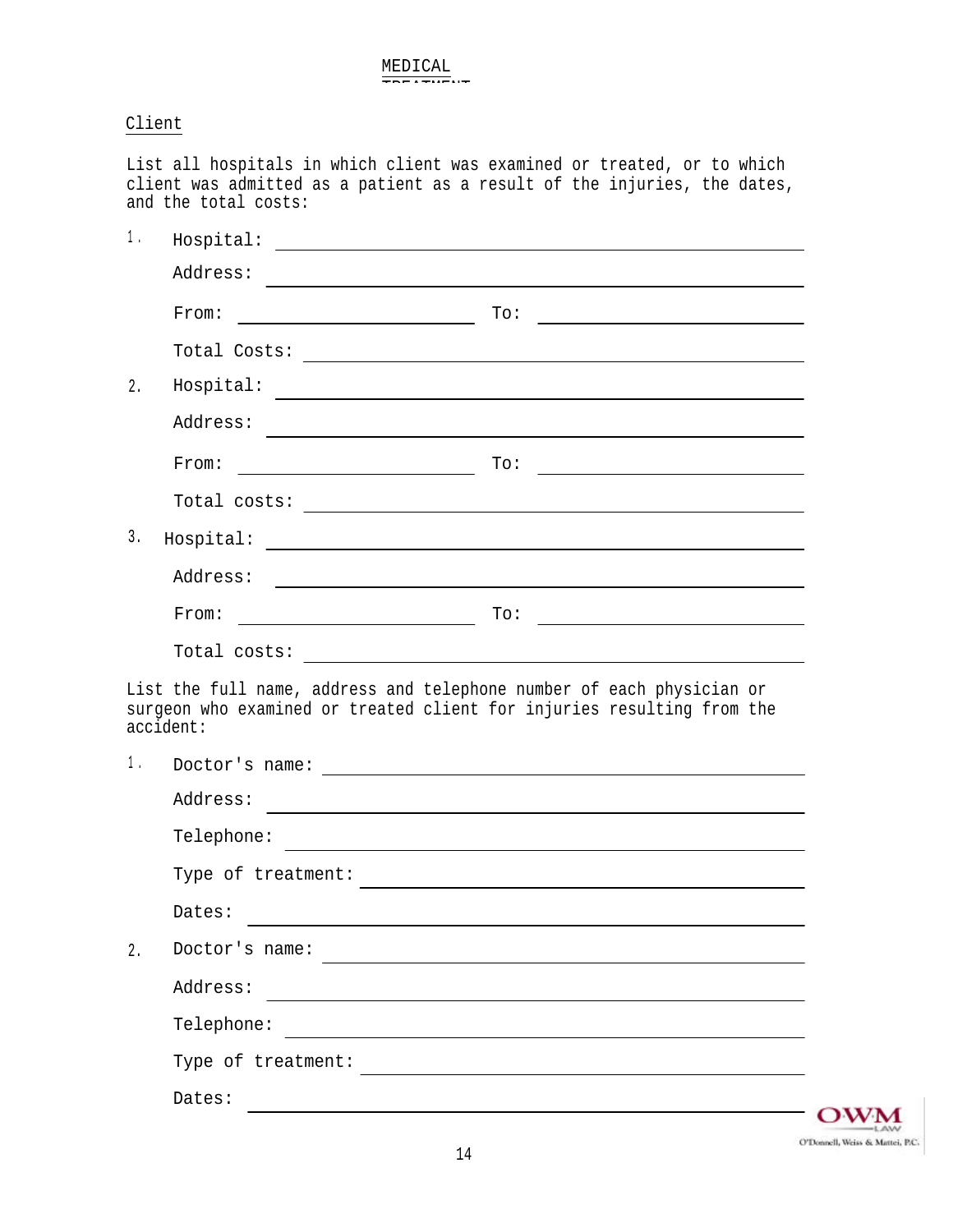| 3. | Doctor's name:                                                                                                                   |
|----|----------------------------------------------------------------------------------------------------------------------------------|
|    | Address:                                                                                                                         |
|    | Telephone:                                                                                                                       |
|    | Type of treatment:                                                                                                               |
|    | Dates:                                                                                                                           |
| 4. | Doctor's name:                                                                                                                   |
|    | Address:                                                                                                                         |
|    | Telephone:                                                                                                                       |
|    | Type of treatment:                                                                                                               |
|    | Dates:                                                                                                                           |
| 5. | Doctor's name:                                                                                                                   |
|    | Address:                                                                                                                         |
|    | Telephone:                                                                                                                       |
|    | Type of treatment:                                                                                                               |
|    | Dates:                                                                                                                           |
| 6. | Doctor's name:                                                                                                                   |
|    | Address:                                                                                                                         |
|    | Telephone:                                                                                                                       |
|    | Type of treatment:                                                                                                               |
|    | Dates:                                                                                                                           |
|    |                                                                                                                                  |
| 7. | Doctor's name:                                                                                                                   |
|    | Address:<br><u> 1980 - Johann Stein, marwolaethau a bhann an t-Amhair an t-Amhair an t-Amhair an t-Amhair an t-Amhair an t-A</u> |
|    | Telephone:                                                                                                                       |
|    |                                                                                                                                  |
|    | Dates:                                                                                                                           |

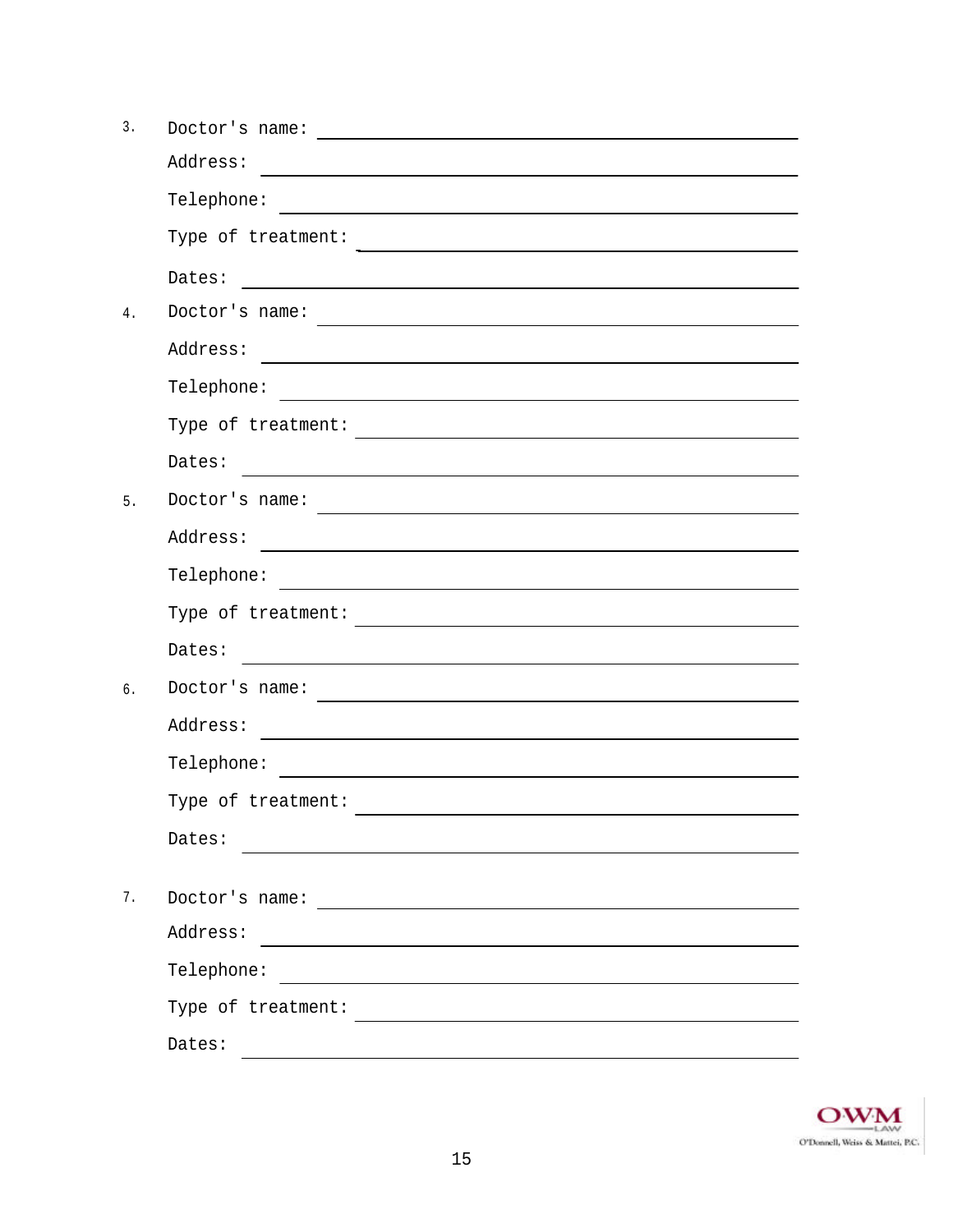### DISABILITIES

# Client

Indicate if any of the following was used in connection with treatment of client:

|                    |        | From | $\blacksquare$ | To |
|--------------------|--------|------|----------------|----|
| Back or neck brace | Dates: |      |                |    |
| Crutches           | Dates: |      |                |    |
| Traction           | Dates: |      |                |    |
| Physiotherapy      | Dates: |      |                |    |
| Other              | Dates: |      |                |    |

List normal activities including sports, hobbies, or other activities enjoyed before this accident:

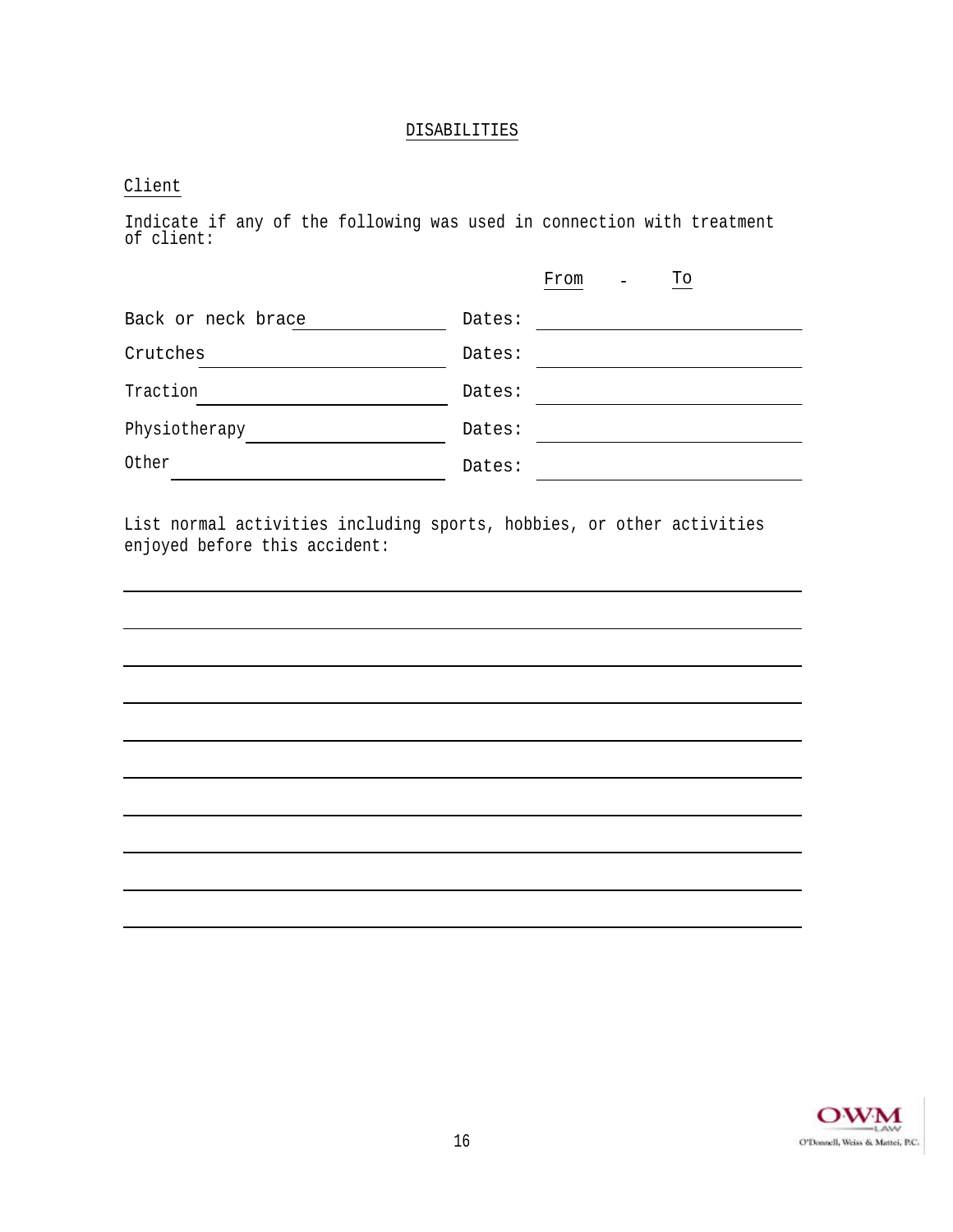List usual activities which client has not been able to perform, or can only perform with difficulty, since the accident, such as climbing stairs, ironing, cutting grass, dancing, lifting children, etc.:

How long partially disabled?

In case of housewife, how long before able to do housework? (Give dates):

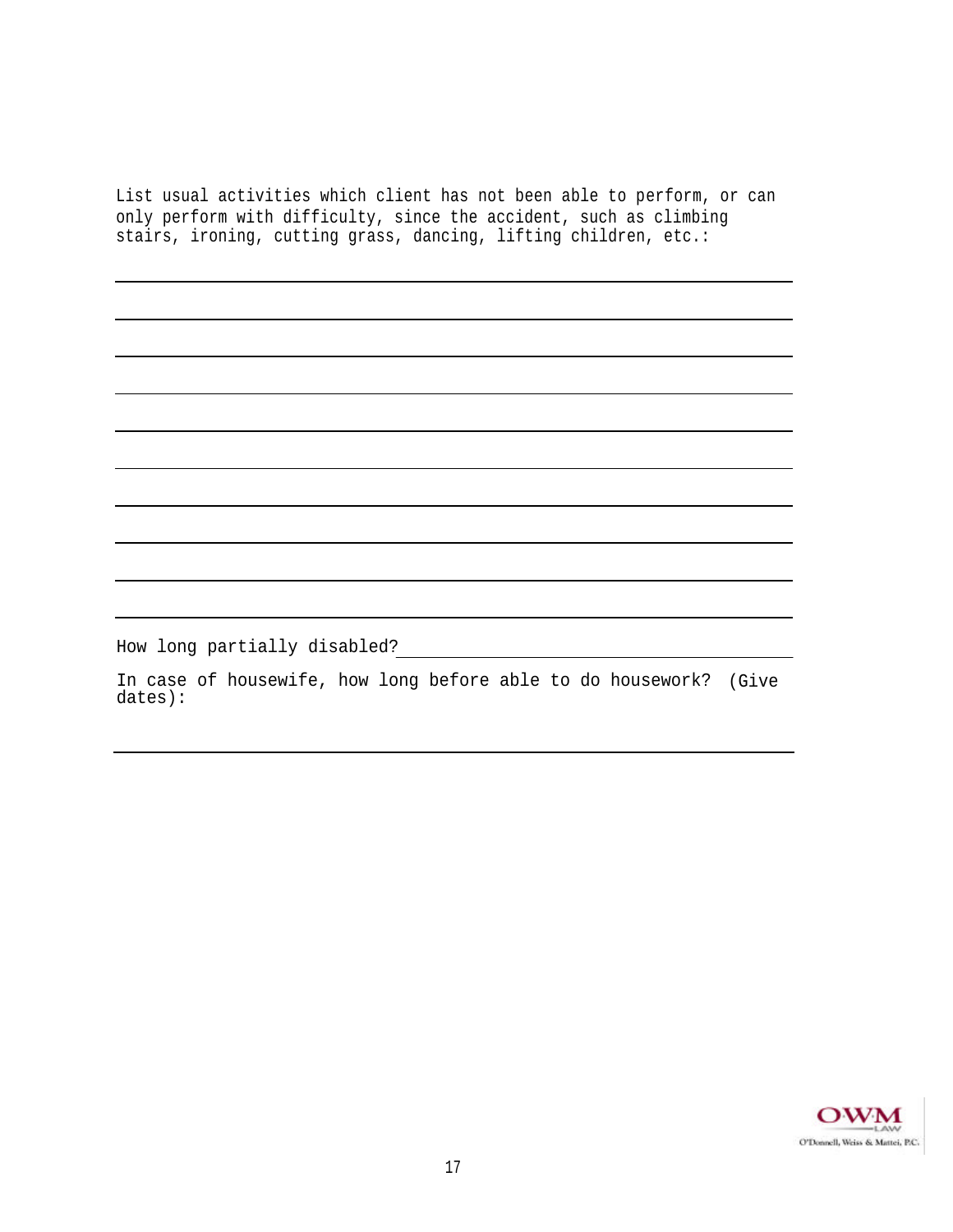# WITNESS - DAMAGES

List perspective witnesses who have knowledge of client's damages and/or personal, family, and business life:

| $1$ . | Name:                                                                                                                                                                                                                          |
|-------|--------------------------------------------------------------------------------------------------------------------------------------------------------------------------------------------------------------------------------|
|       | Address:                                                                                                                                                                                                                       |
|       | Relationship:                                                                                                                                                                                                                  |
|       | Area of Knowledge:<br><u> 1989 - Andrea Andrew Maria (h. 1989).</u>                                                                                                                                                            |
|       |                                                                                                                                                                                                                                |
| $2$ . | Name: contract and contract and contract and contract and contract and contract and contract and contract and contract and contract and contract and contract and contract and contract and contract and contract and contract |
|       | Address:                                                                                                                                                                                                                       |
|       |                                                                                                                                                                                                                                |
|       | Area of Knowledge:<br><u> 1989 - Andrea Andrew Maria (h. 1989).</u>                                                                                                                                                            |
|       |                                                                                                                                                                                                                                |
| 3.    | Name:<br><u> Alexandria de la contrada de la contrada de la contrada de la contrada de la contrada de la contrada de la c</u>                                                                                                  |
|       | Address:                                                                                                                                                                                                                       |
|       |                                                                                                                                                                                                                                |
|       | Area of Knowledge:                                                                                                                                                                                                             |
|       |                                                                                                                                                                                                                                |
| 4.    | Name:<br><u> 1989 - Johann Harry Harry Harry Harry Harry Harry Harry Harry Harry Harry Harry Harry Harry Harry Harry Harry</u>                                                                                                 |
|       | Address:                                                                                                                                                                                                                       |
|       | Relationship: The Common Common Common Common Common Common Common Common Common Common Common Common Common Common Common Common Common Common Common Common Common Common Common Common Common Common Common Common Common C |
|       | Area of Knowledge:<br><u> 1989 - Andrea Andrew Maria (h. 1989).</u>                                                                                                                                                            |
|       |                                                                                                                                                                                                                                |
| 5.    | Name:                                                                                                                                                                                                                          |
|       | Address:                                                                                                                                                                                                                       |
|       | Relationship:                                                                                                                                                                                                                  |
|       | Area of Knowledge:                                                                                                                                                                                                             |

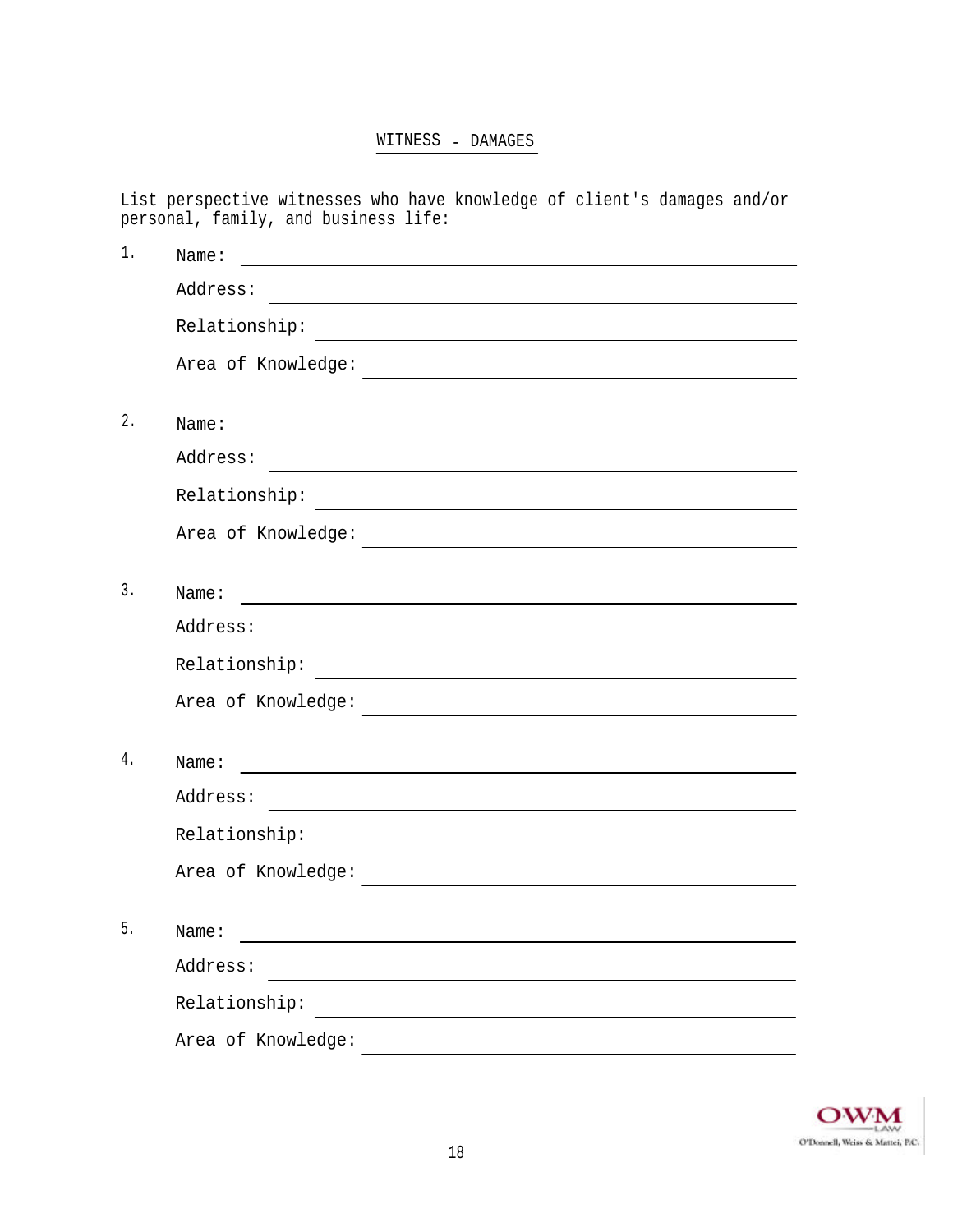# SUMMARY OF OUT-OF-POCKET EXPENSES

Client

|                                                                                                                                                 | Amount | Paid $(x)$ |
|-------------------------------------------------------------------------------------------------------------------------------------------------|--------|------------|
|                                                                                                                                                 |        |            |
|                                                                                                                                                 |        |            |
| Ambulance:<br><u> 1990 - Johann Barbara, martxa alemaniar eta politikaria (h. 1908).</u>                                                        |        |            |
| Hospitals:<br><u> 1989 - Johann Stein, mars an deus an deus Amerikaansk kommunister (</u>                                                       |        |            |
| Nurses:<br><u> 1989 - Johann Barn, amerikansk politiker (d. 1989)</u>                                                                           |        |            |
| Drugs:                                                                                                                                          |        |            |
| Crutches, braces, etc.<br><u>and the state of the state of the state of the state of the state of the state of the state of the state of th</u> |        |            |
| X-rays (if not included in hospital bills):                                                                                                     |        |            |
|                                                                                                                                                 |        |            |
|                                                                                                                                                 |        |            |
| Auto repair:<br><u> 1989 - Johann Barbara, martin amerikan basal dan berasal dalam basal dalam basal dalam basal dalam basal dala</u>           |        |            |
| Car rental:                                                                                                                                     |        |            |
| Lost wages:<br><u> 1980 - Johann Barn, fransk politik (d. 1980)</u>                                                                             |        |            |
| other (explain):<br>the control of the control of the control of the control of the control of the control of                                   |        |            |
| TOTAL                                                                                                                                           | \$     |            |
| AS OF<br>(DATE)                                                                                                                                 |        |            |
|                                                                                                                                                 |        |            |
| Are more expenses anticipated?                                                                                                                  |        |            |